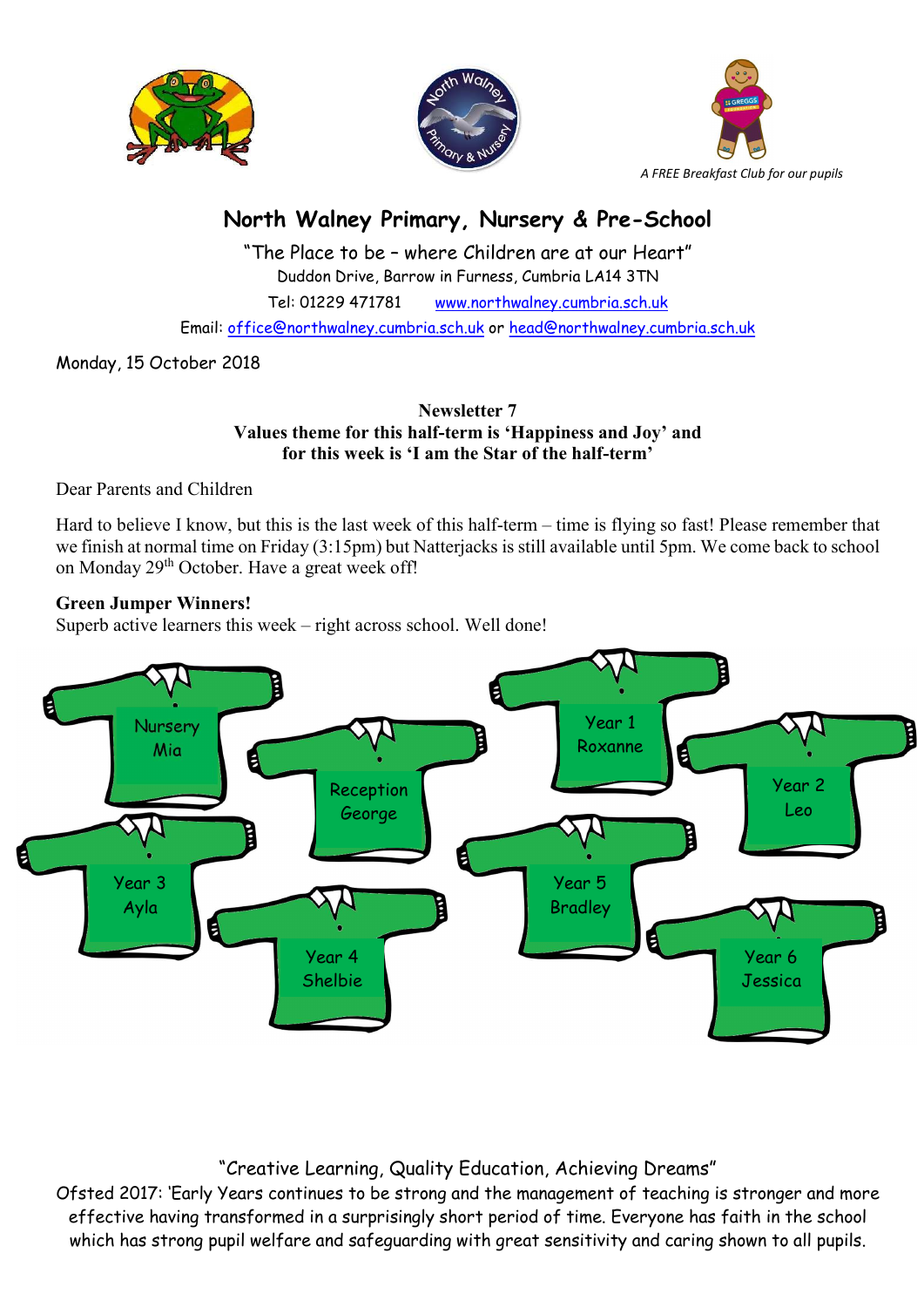# Boxes of Hope Collection

We are still hoping that you can help us with our Boxes of Hope and are planning to create our own using items donated by children and parents. So, if you have any of the following items or can get 1 or 2 of them and send them in, we would be extremely grateful. Thank you!

We are looking for:

- Small toys and games (skipping ropes, dominoes, cards, small doll/figures, toy cars, yo-yos etc)
- Stationery items (pens, pencils, sharpeners, rubbers, colouring crayons, small colouring books etc)
- Clothing (hats, scarves, mittens, socks etc)
- Hygiene products (soap, toothpaste, facecloth, hairbrush/comb, bobbles etc)

# Thank you, thank you, thank you!

CUMBRIA

Thank you once again to everyone who sent an item or two into our Harvest Festival Foodbank appeal! The donations were wonderful and once again the Foodbank were overwhelmed by your generosity. Thank you also to everyone who came along and celebrated Harvest with us, and to Rev Andy for coming along to join us once again!





#### Flu immunisation

Thank you for returning your signed forms, if you haven't sent yours back yet then please make sure it is in as soon as possible. The immunisations are taking place on Monday 13th November in school so please mark that date on your calendar. Thank you.

#### And this week's winner is….

No winner again this week so all of the money goes towards School Funds – and so far you have raised over £100 by playing along with us all! Thank you! Don't forget - if you want to join in the fun then pop in and see Mrs Malone! The Bonus Ball will continue through the holidays so we might have two winners when we come back!



#### PTA News – THANK YOU SO MUCH TO THE FABULOUS PTA!



We don't always get chance to let you know what the PTA spend their fundraising on in school and in the community, so I just want to share their most recent support with you all and say a big thank you to the PTA committee for raising the money, and to you for supporting them (and therefore supportting us).

This term alone, the PTA have supported a 'Little Beasties' event in Years 1 and 2; supported a variety of school trips includding helping to fund the minibus; and they have given £300 to other local community charities/groups that are important to the pupils and community of North Walney including the First Responders, North Walney Fire Service, the 33<sup>rd</sup> Rainbows/Brownies, Spring Mounty Youth Club and Vickerstown FC. This shows that not only are we a thoughtful school for our pupils, but we also consider the wider community and support them in any way we can. Well done to everyone on the PTA – a fab job well done!

#### New FREE Breakfast Club

Don't forget it starts on the first day back after half-term but it is for children who are coming for breakfast – it is not a free babysitting service! Please lets make sure it gets used for the right reasons after working so hard to get it for our school! Thank you!